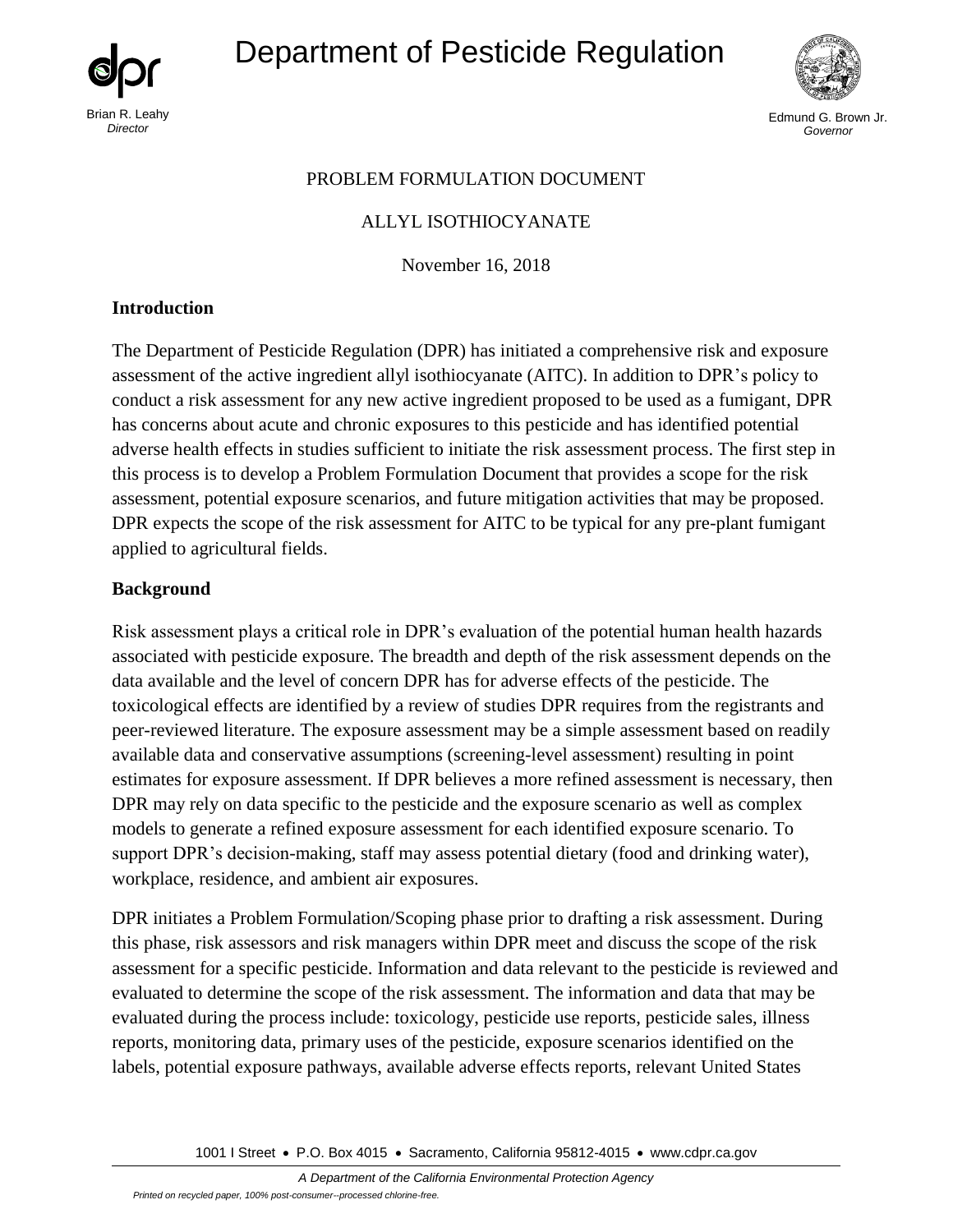#### PROBLEM FORMULATION DOCUMENT November 13, 2018 Page 2

Environmental Protection Agency (U.S. EPA) risk assessments, important sources of uncertainty and variability in the data, and potential mitigation options.

The internal problem formulation/scoping discussions resulted in this Problem Formulation Document and a diagram of exposure pathways (Figure 1) for AITC. This document will be presented to the Pesticide Registration and Evaluation Committee (PREC) for the committee's comments, as well as posted on DPR's website for public comment. The public comment period is 60 days after posting the documents. All written comments submitted to DPR will be considered in the preparation of the Risk Characterization Document (RCD).

## **1. Reasons for entering the risk assessment process**

It is DPR's practice to conduct a risk assessment on new fumigant active ingredients. In addition, DPR has concerns about the potentially adverse health effects of AITC identified in animal studies. These concerns include:

- reproductive effects
- genotoxicity, and
- oncogenicity

## **2. Adverse effects and illness reports**

- a. As required by Food and Agricultural Code section 12825.5, registrants of AITC products notify DPR of adverse effects. California has not registered any AITC products. The United States Environmental Protection Agency (U.S. EPA) has registered at least one product containing AITC. DPR staff reviewed the potential adverse effects submitted from 2005 – 2017. There were no adverse effects reported during this period.
- b. DPR staff reviewed the Pesticide Illness Surveillance Program (PISP) database for AITC. There were no reports of illness linked to this active ingredient in the database.

## **3. Potential toxicological effects**

The effects observed after oral or inhalation exposure of laboratory animals to AITC included, but were not limited to, the following:

- a. Local effects at the nasal mucosa metaplasia, and ulceration of nasal epithelium in rats
- b. Neurotoxicity decreased motor activity and atrophy of olfactory bulb in the brain in rats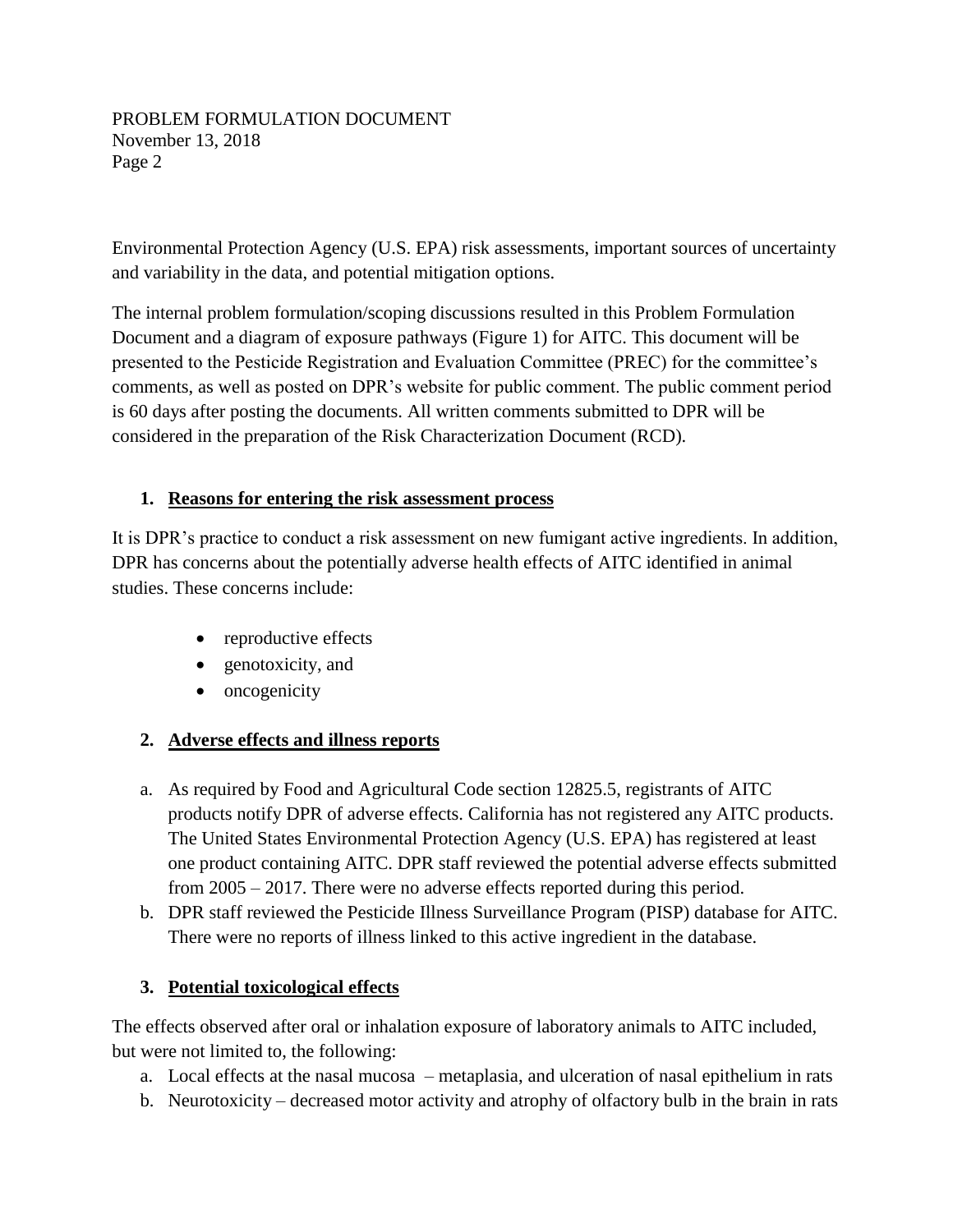- c. Genotoxicity in genotoxicity testing studies, AITC was positive for causing gene mutation, chromosomal damage, and tumorogenicity in vitro in mammalian cells.
- d. Oncogenicity urinary bladder tumors in rats
- e. Reproductive toxicity cataracts and retinal dysplasia in offspring of treated rats and decreased neonatal survival.
- f. The Toxicity ForeCaster (ToxCast<sup>TM</sup>) and Tox21 high-throughput screening assays (HTS) were examined for indications of pathway disruptions that could lead to toxic effects. AITC was active in assays for molecular targets, such as the nuclear receptors PPARd, and RXRB, which is involved in cellular metabolism.

# **4. Primary uses in California**

Products containing AITC are not currently registered for use in California. Therefore, no pesticide use reports exist for AITC. The scope of this problem formulation document and the expected Risk Characterization Document will be the use of synthetic AITC as a soil fumigant. Synthetic or natural oils of mustard will not be included in the scope of the risk assessment.

## **5. Exposure scenarios to be considered in the exposure assessment**

DPR expects AITC products to be used to fumigate soils prior to planting a crop. Staff will develop exposure scenarios common to other pre-plant soil fumigants used in California. These scenarios will include AITC handlers, re-entry workers, and residents/bystanders.

## **6. Potential exposure pathways diagram (conceptual model)**

Figure 1 shows a diagram of potential exposure pathways (i.e., conceptual model) of human exposure to AITC containing products. Based on its expected fumigant uses, routes of exposure will be primarily inhalation and dermal. Near field computer models and/or monitoring data will be used for characterizing the amount of pesticides released into the exposure media (e.g., air) and eventually received by the receptor of interest (e.g., pesticide handlers, re-entry workers, occupational bystanders and residential bystanders including children). As AITC exposure data is not available, exposures of pesticide handlers and re-entry workers will be assessed using surrogate exposure data for other fumigants. Occupational and residential bystander exposures will be assessed using computer models such as American Meteorological Society/Environmental Protection Agency Regulatory Model (AERMOD).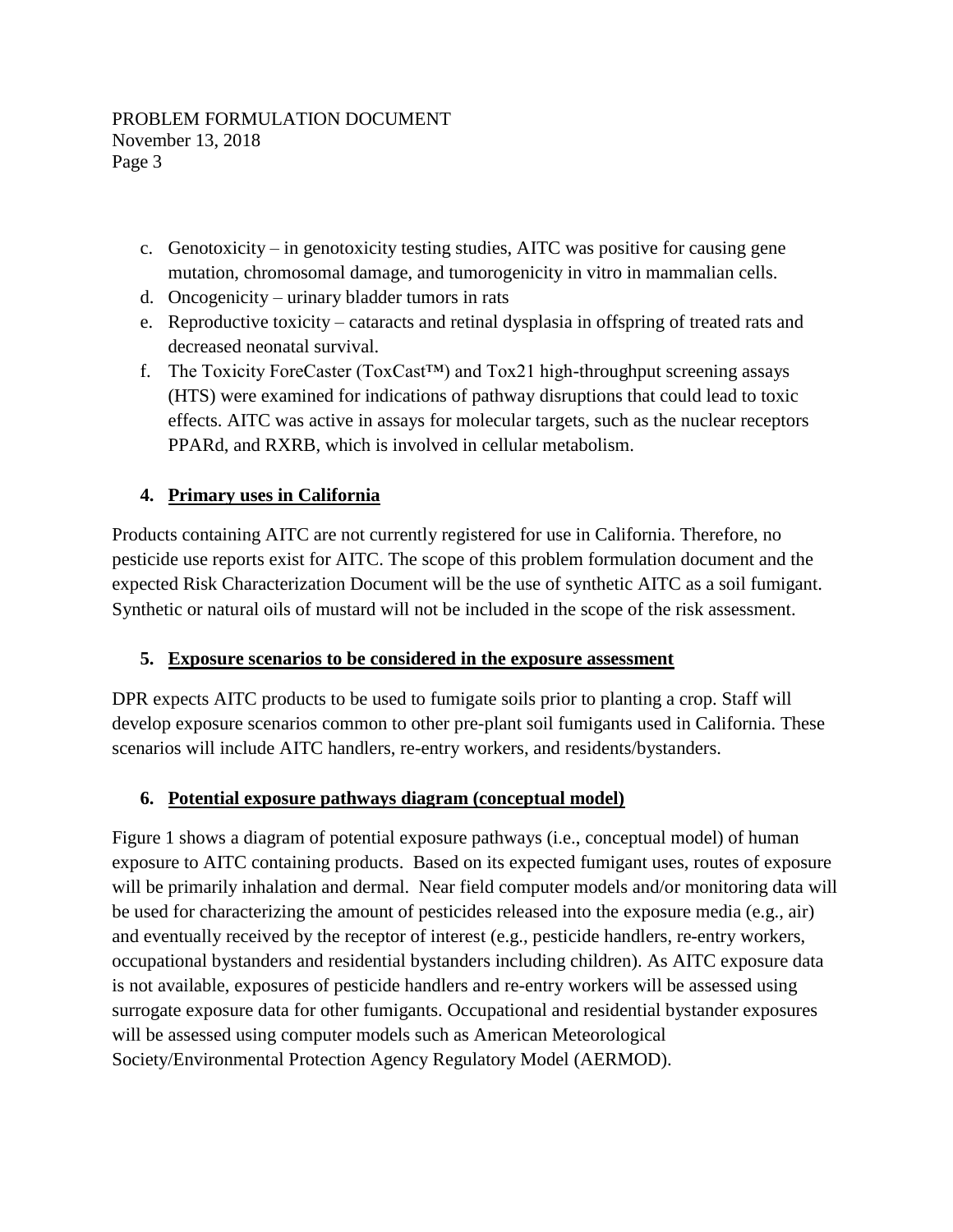#### PROBLEM FORMULATION DOCUMENT November 13, 2018 Page 4



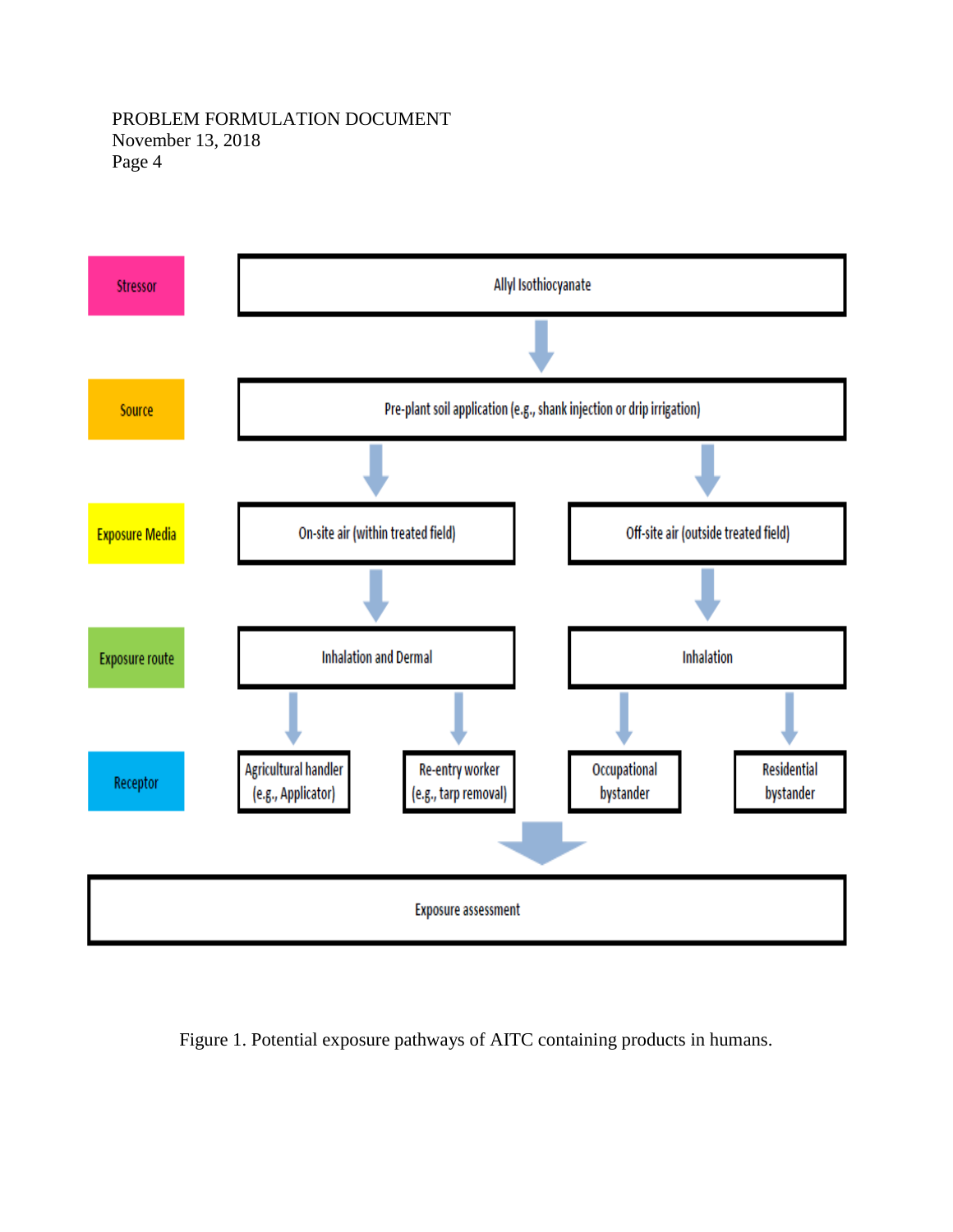# **7. Potential mitigation measures to be considered for evaluation in the risk assessment**

The risk assessment will consider the ability of reduced application rates, reduced number of applications, buffer zones, and personal protective equipment to mitigate risks identified in the RCD.

# **8. Data gaps**

No data gaps have been identified in the toxicologic database for AITC at this time. This problem formulation considered all pertinent data for establishing relevant sources, media, and routes of human exposure to a pre-plant soil fumigant (i.e., exposure scenarios). The existing data are sufficient for identifying important exposure scenarios presented in Figure 1 (i.e., no data gap). However, additional data may be needed to conduct in-depth or refined analysis of the aforementioned exposure scenarios.

# **9. Analysis plan**

For the Toxicology Profile and Hazard Identification, DPR's Human Health Assessment Branch (HHA) plans to identify the main toxicological effects and the points of departure (PoD) according to the relevant route of exposure from the following sources:

- Toxicological studies submitted to DPR by the registrant or published in the literature;
- Existing human health risk assessments by other regulatory agencies including U.S. EPA, EU, Australia and Canada.

For risk characterization, HHA will use the relevant PoDs and measured or estimated exposures to estimate non-cancer Margins of Exposure (MOEs) and/or cancer risk. These risk estimates will be compared to selected target MOEs.

HHA will inform the risk manager of the confidence it has in the risk estimates by discussing overall uncertainty and variability in the risk assessment.

Following review by the Office of Environmental Health Hazard Assessment (OEHHA), U.S. EPA, registrants and other interested parties, DPR will respond to reviewers and generate a finalized risk assessment document.